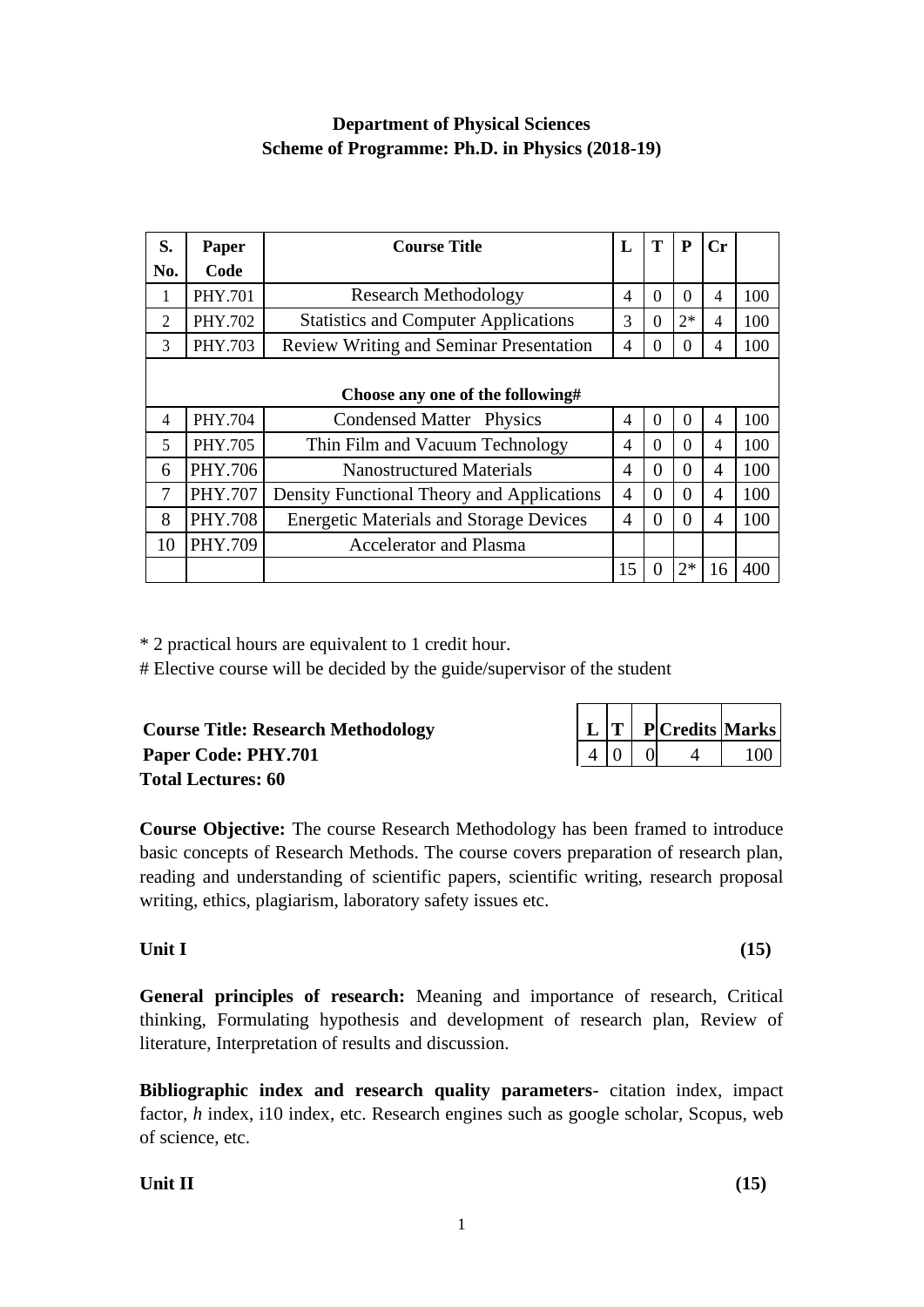**Technical & scientific writing:** Technical & Scientific writing - theses, technical papers, reviews, electronic communication, research papers, etc., Poster preparation and Presentation and Dissertation. Reference Management using various softwares such as Endnote, reference manager, Refworks, etc. Communication skills – defining communication; type of communication; technicques of communication, etc.

Library: Classification systems, e-Library, Reference management, Web-based literature search engines.

**Unit III (15)**

**Plagiarism:** Plagiarism, definition, Search engines, regulations, policies and documents/thesis/manuscripts checking through softwares, Knowing and Avoiding Plagiarism during documents/thesis/manuscripts/ scientific writing.

# **Unit IV (15)**

**Intellectual Property Rights:** Intellectual Property, intellectual property protection (IPP) and intellectual property rights (IPR), WTO (World Trade Organization), WIPO (World Intellectual Property Organization), GATT (General Agreement on Tariff and Trade), TRIPs (Trade Related Intellectual Property Rights), TRIMS (Trade Related Investment Measures) and GATS (General Agreement on Trades in Services), Nuts and Bolts of Patenting, Technology Development/Transfer Commercialization Related Aspects, Ethics and Values in IP.

# **Recommended Books:**

- 1. S. Gupta, *Research Methodology and Statistical techniques* (Deep and Deep Publications (P) Ltd. New Delhi, India) 2005.
- 2. C. R. Kothari, *Research Methodology* (New Age International, New Delhi, India) 2008.
- 3. G. Haugstad, *Atomic Force Microscopy: Understanding Basic Modes and Advanced Applications* (John Wiley & Sons, Sussex, U.K) 2012.
- 4. B.S Murty, P.Shankar, B. Raj, B. B. Rath, and J. Murday, *Textbook of Nanoscience and Nanotechnology* (Springer, New York, USA) 2013.
- 5. **Web resources:** [www.sciencedirect.com](http://www.sciencedirect.com/) **for** journal references, [www.aip.org](http://www.aip.org/)  and [www.aps.org f](http://www.aps.org/)or reference styles.
- **6. Web resources:** [www.nature.com,](http://www.nature.com/) **[www.sciencemag.org,](http://www.sciencemag.org/)** [www.springer.com,](http://www.springer.com/) [www.pnas.org,](http://www.pnas.org/) [www.tandf.co.uk,](http://www.tandf.co.uk/) [www.opticsinfobase.org](http://www.opticsinfobase.org/) for research updates.

| <b>Course Title: Statistics and Computer Applications</b> |                   |  | $\mid L \mid T \mid P$ Credits Marks |     |
|-----------------------------------------------------------|-------------------|--|--------------------------------------|-----|
| Paper Code: PHY.702                                       | $3 \mid 0 \mid 2$ |  | 4 <sub>1</sub>                       | 100 |
| <b>Total Lectures: 45</b>                                 |                   |  |                                      |     |
| <b>Total Lab Hours: 30</b>                                |                   |  |                                      |     |

|  | <b>PCredits Marks</b> |  |
|--|-----------------------|--|
|  |                       |  |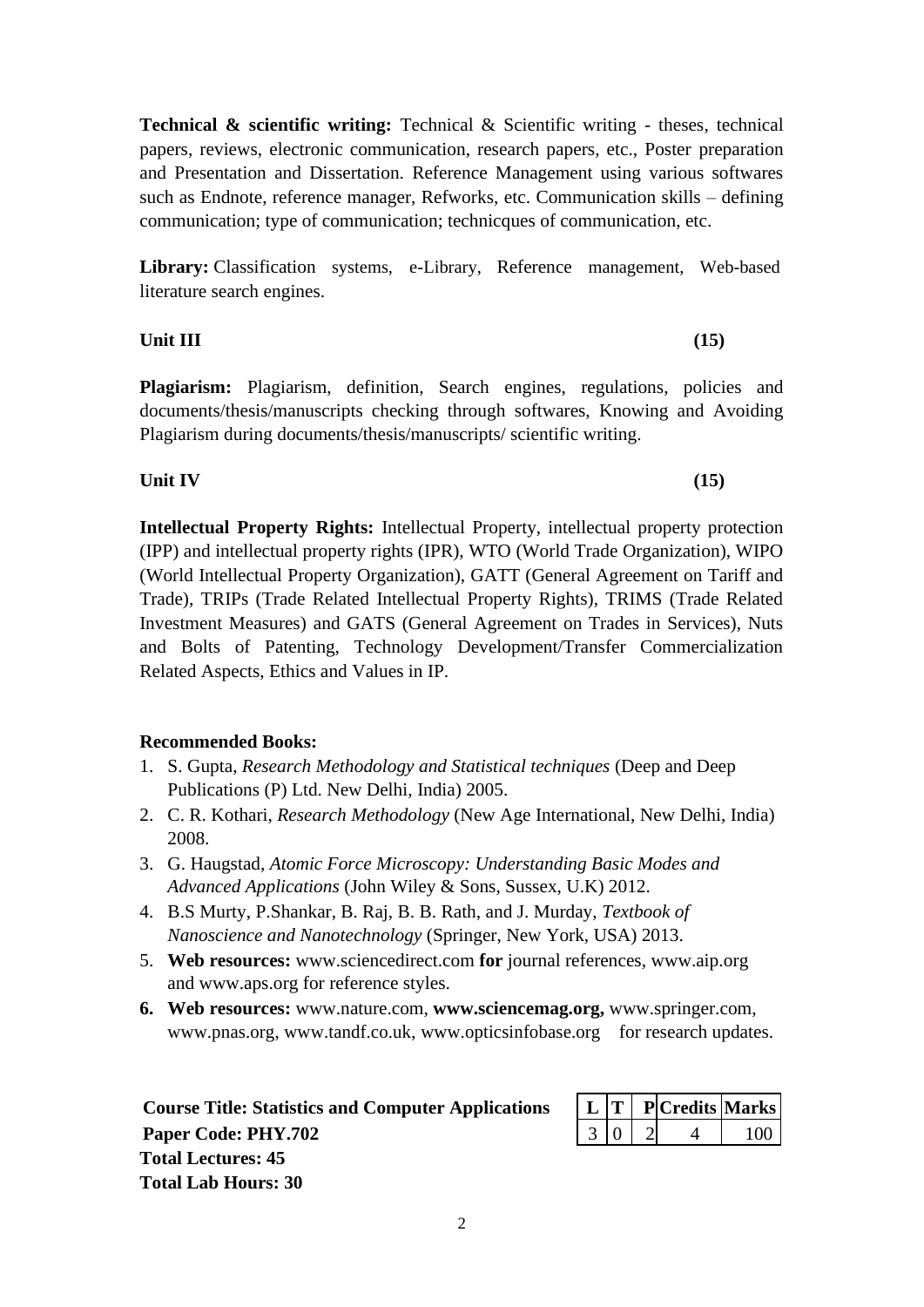**Course Objective:** The course **Statistics and Computer Applications** has been designed to introduce basic concepts of data analysis. The course covers errors and uncertainty, various types of distributions, least square fitting etc. The course also contains the basics of MATLAB language to solve the numerical problems.

## **Unit I**

**(07)**

**Introduction:** Measuring errors, Uncertainties, Parent and sample distributions, Mean and standard deviation of distribution.

## **Unit II (09)**

**Probability Distributions:** Binomial distribution, Poission distribution, Gaussian distribution and Lorentzian distribution. **Error Analysis:** Different types of errors: Instrumental, Statistical errors, Propagation of errors, Error formulae, Application of error equation.

# **Unit III (12)**

**Least Square Fitting:** Least-square fitting to a straight line by minimizing  $\chi^2$ , Error estimation, Least-square fit to a polynomial, Matrix solution, Least-square fit to an arbitrary function, Nonlinear fitting, Grid search method, Gradient search method, Expansion method and Marquardt method.

**Testing the Fit:**  $\chi^2$  test for goodness of fit, Linear-correlation coefficient, Multivariable correlations, Confidence intervals, Monte Carlo tests.

# **Unit IV (17)**

**Introduction to MATLAB:** Standard Matlab windows, Operations with variables: Arrays: Columns and rows: creation and indexing, Size and length, Multiplication, Division, Power, Writing script files: Logical variables and operators, Loop operators; Writing functions: Input/output arguments, Simple graphics: 2D plots, Figures and subplots; Data types: Matrix, string, cell and structure, File input-output, Polynomial fit: 1D and 2D fits; Arbitrary function fit: Error function, Goodness of fit: criteria, Error in parameters; Graphics objects, Differentiation and integration through MATLAB, Solution of system of linear equations using MATLAB.

# **Recommended Books:**

- 1. P. G. Guest, *Numerical Methods of Curve Fitting* (Cambridge University Press, Cambridge, U. K.) 2012.
- 2. Z. A. Kotulski and W. Szczepinski, *Error Analysis with Applications in Engineering* (Springer, New York, USA) 2010.
- 3. J. D. Vore, *Probability and Statistics for Engineering and Sciences* (Cengage Learning India Private Limited, New Delhi, India) 2012.
- 4. P. R. Bevington and D. K. Robinson, *Data Reduction and Error analysis for the Physical Sciences* (Tata McGraw Hill, Noida, India) 2003.
- 5. R. Pratap, *Getting Started with MATLAB* (Oxford University Press, Oxford, U. K.) 2010.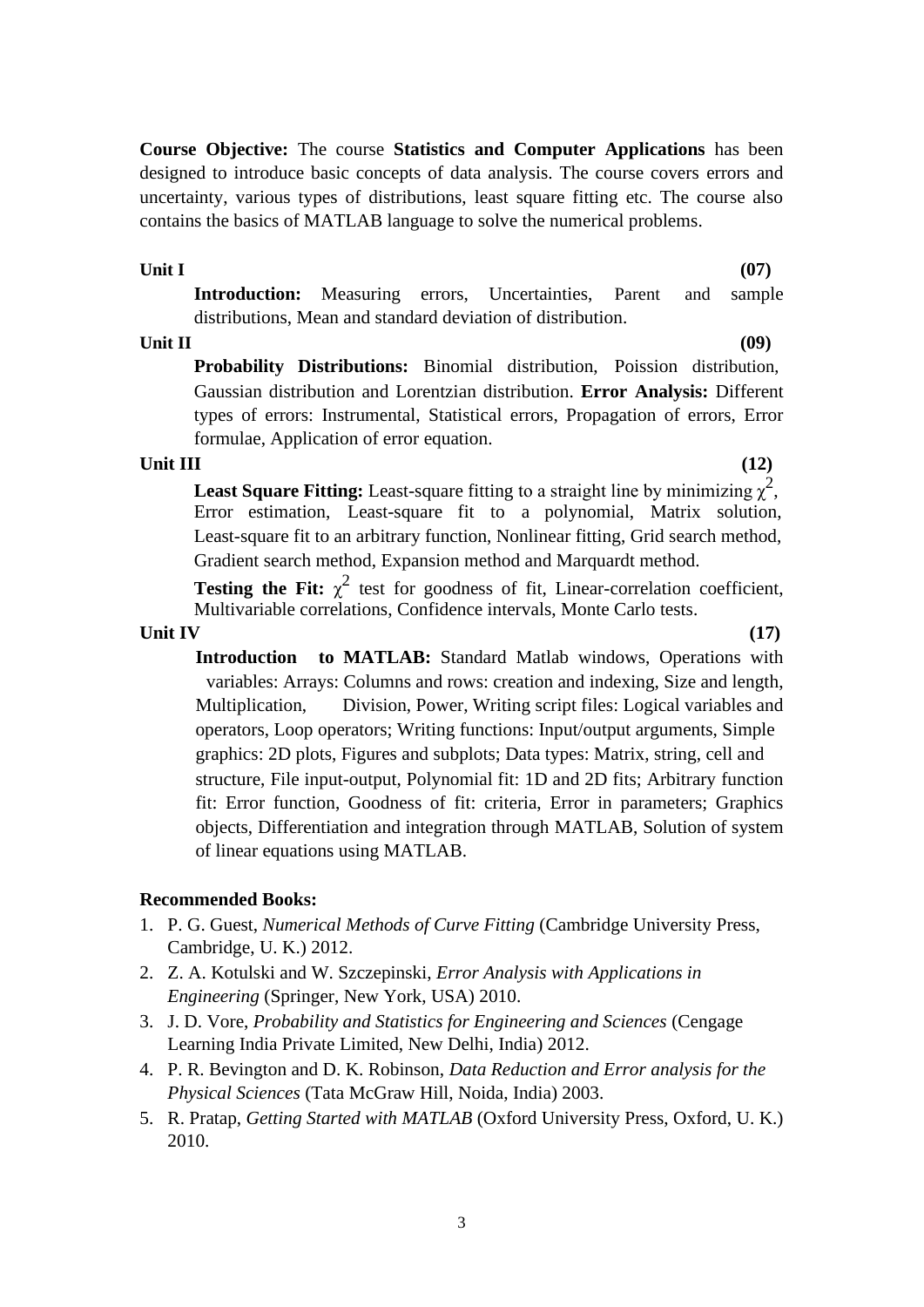- 6. B. R. Hunt, R. L. Lipsman, J. M. Rosenberg, *A Guide to MATLAB: For Beginners and Experienced Users* (Cambridge University Press, Cambridge, U. K.).
- **7.** S. Otto and J. P. Denier, *An Introduction to Programming and Numerical Methods in MATLAB* (Springer, New York, USA) 2005.

| <b>Course Title: Review Writing and Seminar</b><br><b>Presentation</b> |  | $\left  \begin{array}{c} L \end{array} \right $ $\Gamma$ P Credits Marks |     |
|------------------------------------------------------------------------|--|--------------------------------------------------------------------------|-----|
| <b>Paper Code: PHY.703</b>                                             |  |                                                                          | 100 |
| <b>Total Lectures:120</b>                                              |  |                                                                          |     |

**Objective:** The objective of this course would be to ensure that the student learns the aspects of the Review writing and seminar presentation. Herein the student shall have to write a 5000 words review of existing scientific literature with simultaneous identification of knowledge gaps that can be addressed through future work.

The evaluation criteria for "Review Writing and Presentaion" shall be as follows: Maximum Marks: 200

|       | S.No.                                  | Criteria                      | <b>Marks</b> |  |  |  |  |
|-------|----------------------------------------|-------------------------------|--------------|--|--|--|--|
|       |                                        | 1. Review of literature       | 25           |  |  |  |  |
|       | 2. Identification of gaps in knowledge |                               |              |  |  |  |  |
|       | 10                                     |                               |              |  |  |  |  |
|       |                                        | 4. Content of presentation    | 15           |  |  |  |  |
|       |                                        | <b>5. Presentation Skills</b> | 20           |  |  |  |  |
|       |                                        | 6. Handling of queries        | 15           |  |  |  |  |
| Total |                                        |                               | 100          |  |  |  |  |

| <b>Course Title: Condensed Matter Physics</b> |  | $\mid L \mid T \mid P$ Credits Marks          |     |
|-----------------------------------------------|--|-----------------------------------------------|-----|
| Paper Code: PHY.704                           |  | $\begin{bmatrix} 4 & 1 & 0 & 4 \end{bmatrix}$ | 100 |
| <b>Total Lectures: 60</b>                     |  |                                               |     |

**Course Objective:** The purpose of this course is to introduce students to the fundamental and advanced concepts of solid materials. The topics include Band gap in semiconductor, Plasmons, Dielectric, optical, ferroelectric properties, Alloys, Magnetism, Magnetic materials and Magnetic resonances.

**Unit I (15)**

**Semiconductor Crystals**: Band gap, Equation of motion, Effective mass, Intrinsic carrier concentration, Impurity conductivity, Thermoelectric effects. **Fermi Surfaces and Metals:** Construction of Fermi surfaces, Electron orbits, Hole orbits and open orbits, Calculation of energy bands, Experimental methods in Fermi surface studies.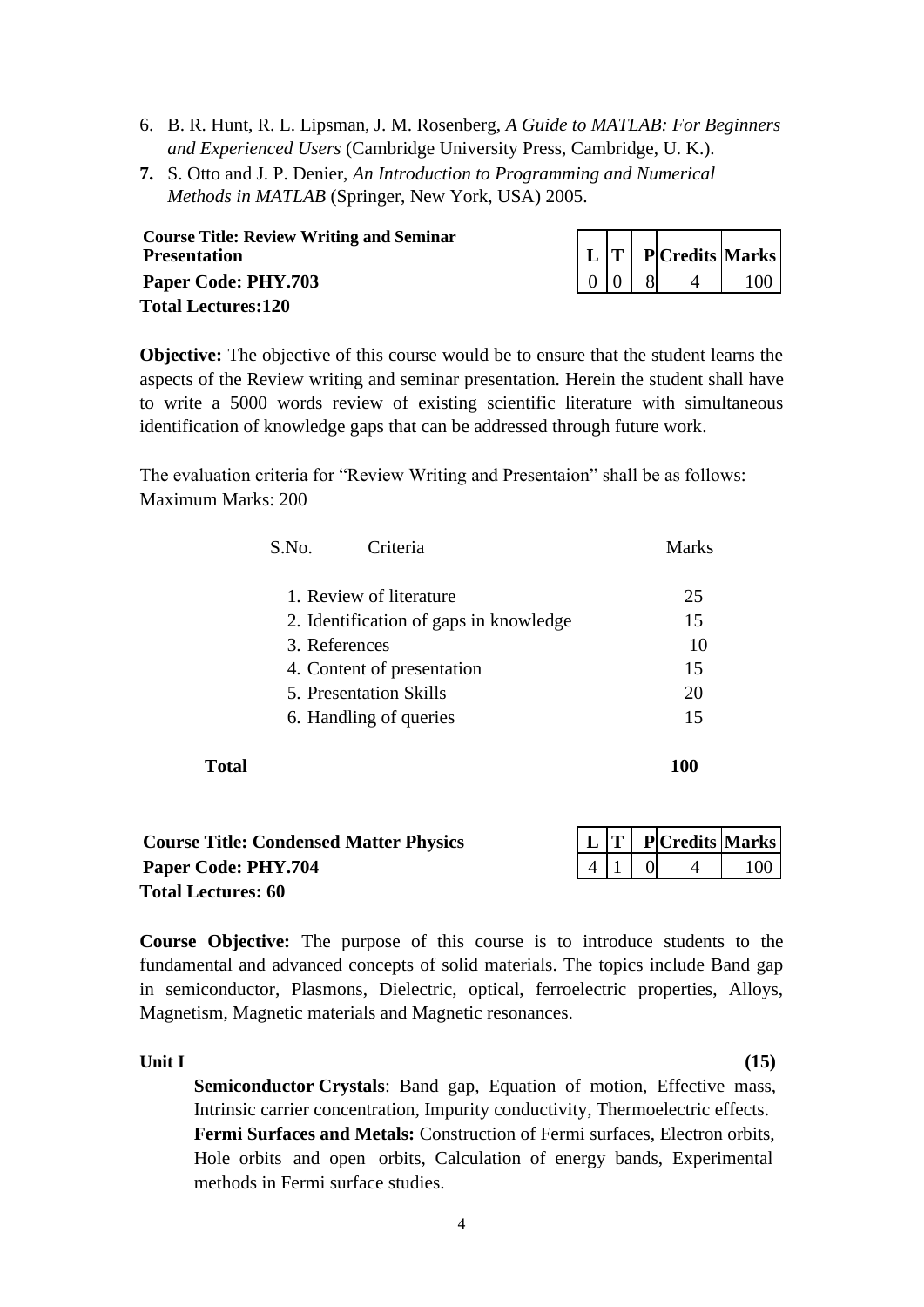## **Unit II (15)**

**Plasmons, Polaritons, and Polarons:** Dielectric function of the electron gas, Plasmons, Electrostatic screening, Plasma oscillations, Transverse optical modes in plasma, application to optical phonon modes in ionic crystals, Interaction of EM waves with optical modes: Polaritons, LST relation, Electron-electron interaction, Electron-phonon interactions: Polarons.

**Optical Properties, Color Centers and Excitons:** Optical reflectance, Optical properties of metals, Luminescence, Types of luminescent systems, Electroluminescence, Color centers, Production and properties, Types of color centers, Excitons (Frenkel, Mott-Wannier), Experimental studies (alkali halide and molecular crystals), Raman effect in crystals, Energy loss of fast particles in a solid.

#### **Unit III (15)**

**Dielectrics and Ferroelectrics:** Polarization, Macroscopic and local electric field, Dielectric constant and polarizability, Pyroelectric and ferroelectric crystals and classification, Polarization catastrophe, Soft modes, Phase transitions, Landau theory of phase transition, Antiferroelectricity, Piezoelectric crystals, Applications.

**Noncrystalline solids and Alloys:** Diffraction pattern, Glasses, Amorphous ferromagnets, Amorphous semiconductors, Low energy excitations in Amorphous solids, Fiber optics, Substitutional solid solutions Hume-Rother rules, Order-disorder transformation. Phase diagrams, Transition metal alloys, Kondo effect.

#### **Unit IV (15)**

**Magnetism, and Magnetic Resonance:** Types and properties of magnetism, Spin waves, Magnons, Magnon dispersion relations, Bloch  $T^{3/2}$  Law, Electron spin resonance (ESR), Nuclear magnetic resonance (NMR), Spin relaxation (spin-lattice, spin-spin), Applications of ESR and NMR.

**Magnetic Materials:** Soft and hard magnetic materials, Hysteresis loop, Magnetic susceptibility, Coercive force, Ferrites, Magnetic anisotropy and Induced magnetic anisotropy, Magneto-striction and effects of stress, Magnetic materials for recording and computers, Magnetic measurements Techniques.

#### **Recommended books:**

- **1.** J. Ziman, *Principles of the Theory of Solids* (Cambridge University Press, Cambridge, U.K.) 2011.
- **2.** C. Kittel, *Introduction to Solid State Physics* (Wiley India (P) Ltd., New Delhi, India) 2007.
- **3.** R.J. Singh, *Solid State Physics* (Pearson, New Delhi, India) 2011.
- **4.** A.J. Dekker, *Solid State Physics* (Macmillan, London, U.K.) 2012.

# **Course Title: Thin Film and Vacuum Technology Paper Code: PHY.705**

|  | PlCredits  Marks |      |
|--|------------------|------|
|  |                  | ٬ ՈՐ |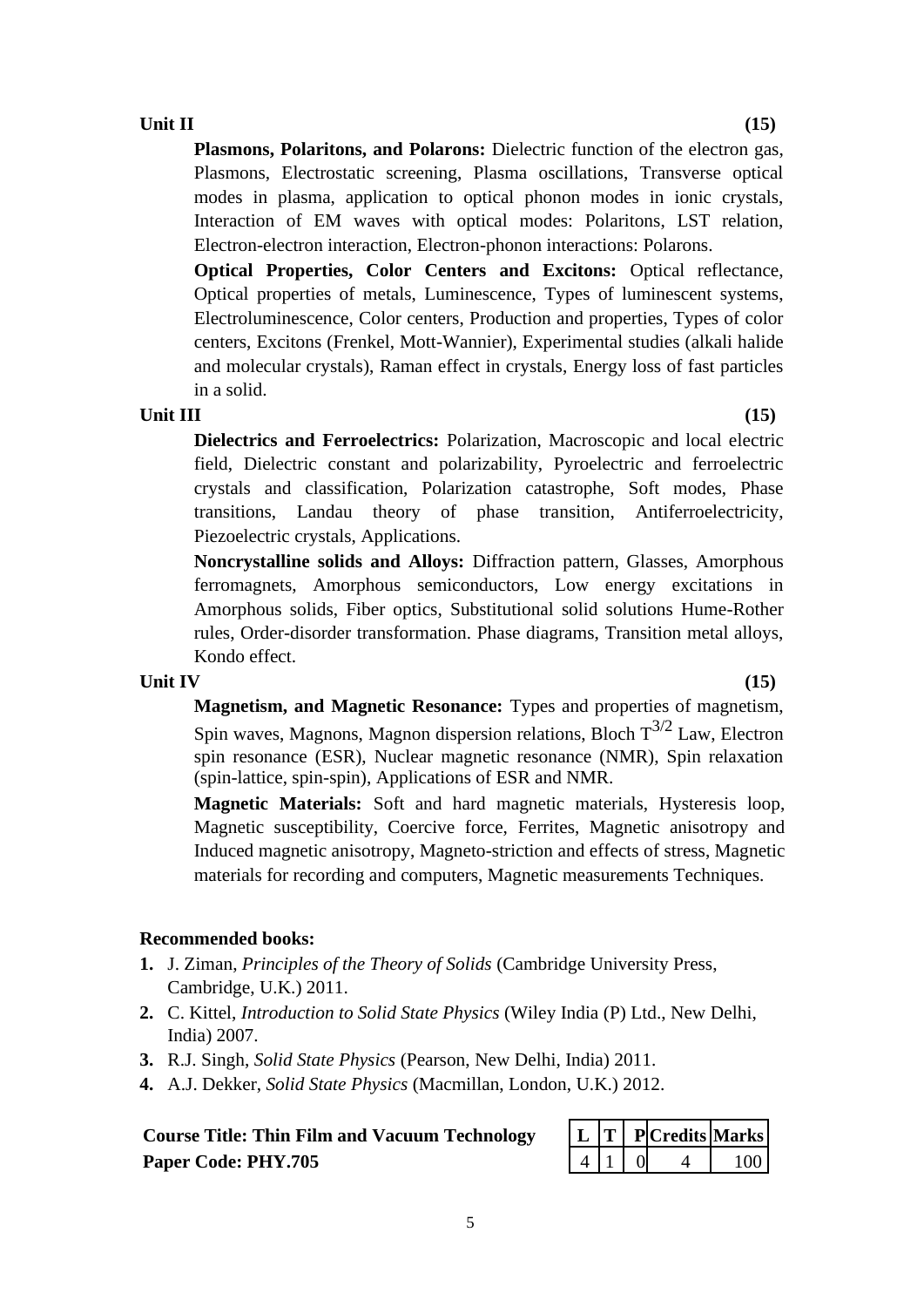#### **Total Lectures: 60**

**Course Objective:** To introduce thin film deposition techniques and study of its optical, electrical, magnetic and mechanical properties and applications of thin films. It also aims to introduce basics of vacuum techniques, vacuum measurement systems and leak detection techniques.

### **Unit I (15)**

**Thin Films:** Classification of thin films, Preparation methods: Electrolytic deposition, Thermal evaporation, Spray pyrolysis, Spray pyrolysis, Sputtering Pulse laser deposition, LB, Spin coating, Dip coating solution cast, Tape casting, Sol gel Sputtering, Chemical vapour deposition, Molecular beam epitaxy, Cluster beam evaporation, Ion beam deposition, Chemical bath deposition with capping techniques, Thickness measurement and monitoring, Electrical, Mechanical, Optical interference.

#### **Unit II (15)**

**Properties and Applications of Films:** Elastic and plastic behavior, Optical properties, Reflectance and transmittance spectra, Anisotropic and gyrotropic films, Electric properties of films: Conductivity in metal, semiconductor and insulating films, Dielectric properties, Micro and optoelectronic devices, data storage, Optical applications, Electric contacts, resistors, Capacitors and inductors, Active electronic elements, Integrated circuits.

### **Unit III (15)**

**Vacuum Techniques Basics:** Basic elements of vacuum science, Viscous and molecular flow, Conductance, Performance measure: Pumping speed, Throughput, Uses of vacuum pumps, Operating pressure range.

**Positive Displacement Pumps:** Rotary pump, Scroll pump, Momentum transfer or molecular pumps, Diffusion and turbo molecular pump.

**Entrapment Pumps:** Ion pumps, Sputter pumps, Cryo pumps, Sorption pumps, Design of ultra high vacuum systems.

#### **Unit IV (15)**

**Vacuum Measurement Systems:** Vacuum measurement gauges, Hydrostatic gauges, Mechanical or elastic gauges, Thermal conductivity gauges, Ion gauges, Control and interlock systems.

**Leak detection techniques:** Types of leaks, Bubble test, Pressure decay test, Tracer gas leak testing using helium gas.

#### **Recommended Books:**

- 1. B.S Murty, P. Shankar, B. Raj, B.B. Rath, and J. Murday, *Textbook of Nanoscience and Nanotechnology* (Springer, New York, USA) 2013.
- 2. A. Kapoor, *An Introduction to Nanophysics and Nanotechnology* (Alpha Science International, New Delhi, India) 2011.
- 3. K. Seshan, *Handbook of Thin Film Deposition Processes* (Elsevier, London, U. K.) 2012.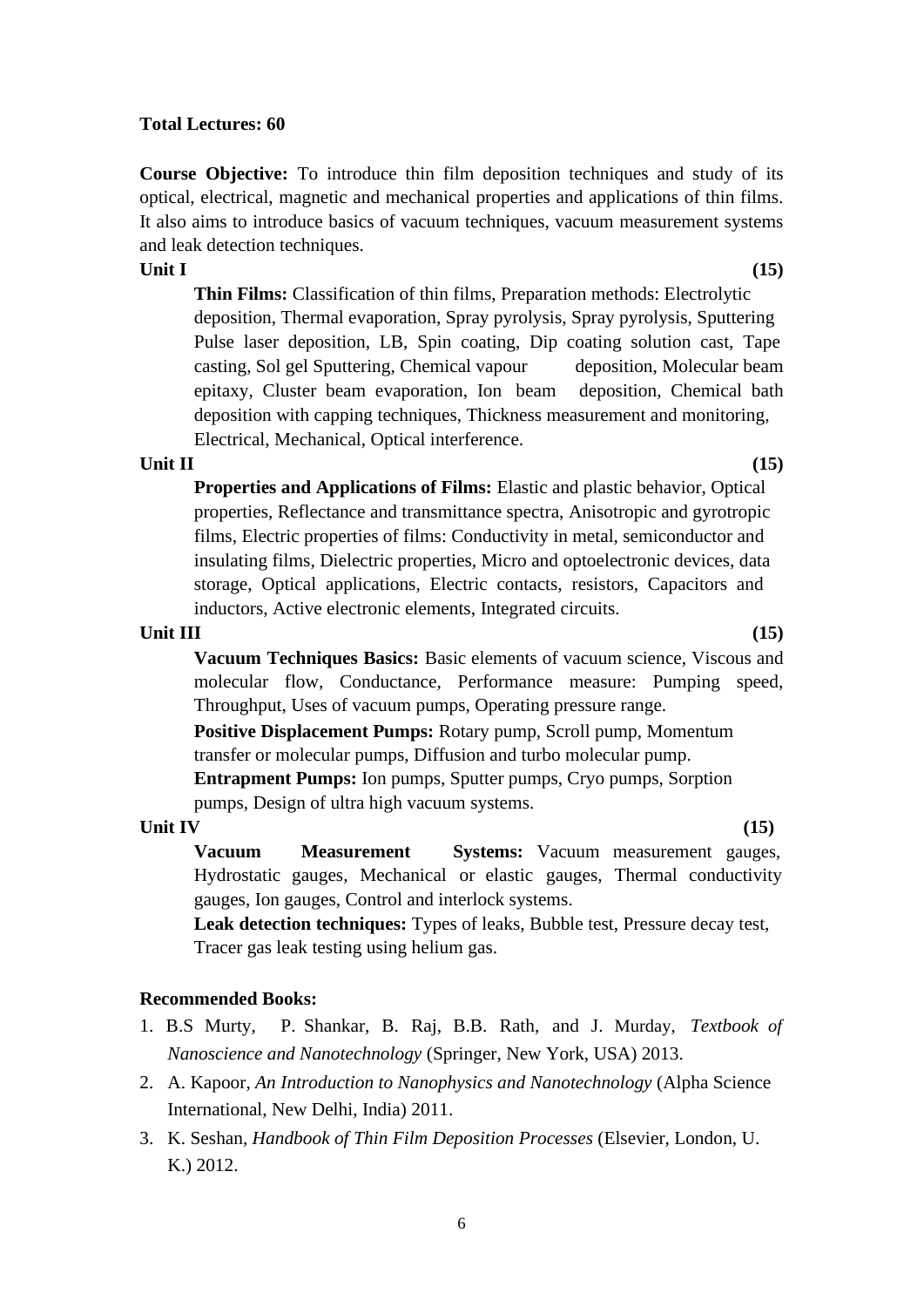- 4. D. Gall, S. P. Baker and M. Ohring, *Materials Science of Thin Films: Deposition and Structure* (Academic Press, Massachusetts, USA) 2013.
- 5. A. Roth, *Vacuum Technology* (Elsevier Science Publishers, New York, USA) 1990.
- 6. J.F. O'Hanlon*, A Users Guide to Vacuum Technology*, (John Wiley & Sons, New York, USA) 1989.
- 7. J.M. Lafferty, *Foundations of Vacuum Science and Technology* (John Wiley & Sons, New York, USA) 1998.

| <b>Course Title: Nanostructured Materials</b> |                                 |  | $\lfloor L \rfloor$ T   P Credits Marks |     |
|-----------------------------------------------|---------------------------------|--|-----------------------------------------|-----|
| Paper Code: PHY.706                           | $\vert 4 \vert 1 \vert 0 \vert$ |  |                                         | 100 |
| <b>Total Lectures: 60</b>                     |                                 |  |                                         |     |

### **Unit I (15)**

**Synthesis:** Introduction to nanotechnology and nanomaterials, Top down and bottom up approaches, Sol-gel, Spin and dip coating, Pulsed Laser Diposition (PLD), Molecular beam epitaxy, Spray pyrolysis, Sputtering, Electron beam lithography, Ion beam lithography, Ball milling, Laser ablation, Thermal and ultrasonic decomposition, Reduction methods, Self-assembly, Focused ion beams, Nanoimprinting, Nanostructuring and modification by swift heavy ions (SHI).

### **Unit II (10)**

**Nanomaterials:** Carbon fullerenes and CNTs, Metal and metal oxides, Self-assembly of nanostructures, Coreshell nanostructures, Nanocomposites, Quantum wires, Quantum dots.

**Unit III (20) Characterization:** Characterization of nanomaterials for the structure, High resolution X-Ray diffractogram, High resolution transmission electron

Microscopy (HRTEM), Fluorescent microscopy, Scanning electron microscopy (SEM), Scanning tunneling microscopy (STM), Bright and dark field imaging, Scanning-probe microscopy (SPM), Field emission scanning electron microscopy (FESEM), Atomic force microscopy (AFM), Impedance spectroscopy, Dielectric spectroscopy, Fourier transform infrared spectroscopy (FT-IR)**,** Raman Spectroscopy, Thermogravimetric Analysis (TGA), Differential scanning calorimetry (DSC), Dynamic mechanical analysis, Universal tensile testing, Transport number, Electron spin resonance, UV spectrophotometer.

### **Unit IV (15)**

**Physical Properties of Nanomaterials:** Dielectric, Magnetic, Optical, Mechanical and photocatalytic properties.

**Applications:** Electronic devices based on nanostructures, High electron mobility transistors, Nanomagnetism, Surface/interface magnetism, Nanophotonics, Solar cell, Memory devices, Supercapacitors, Lithium ion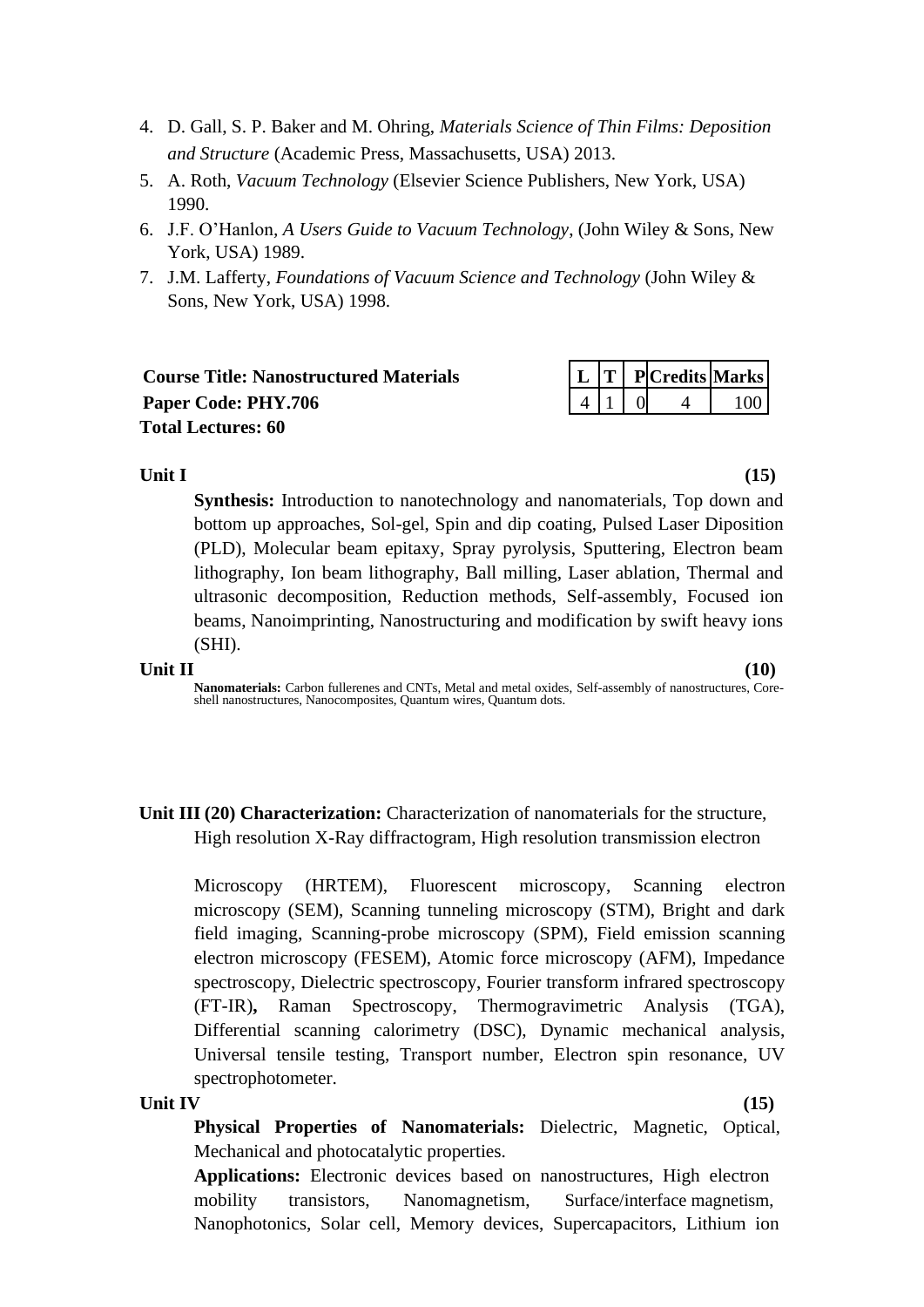batteries, Fuel cells, Organic semiconductors, Ferro-fluids.

### **Recommended Books:**

- 1. G. Haugstad *Atomic Force Microscopy: Understanding Basic Modes and Advanced Applications* (John Wiley & Sons, New Jersey, USA) 2012.
- 2. B.S. Murty, P. Shankar, B. Raj, B.B. Rath and J. Murday, *Textbook of Nanoscience and Nanotechnology* (Springer, Sussex, UK) 2013.
- 3. [K.D. Sattler,](http://www.taylorandfrancis.com/books/search/author/klaus_d_sattler/) *[Handbook of Nanophysics](http://www.taylorandfrancis.com/books/details/9781420075465/)* (CRC press, Florida, USA) 2010**.**
- 4. C.G. Wing, J.L.R. Lpez, O.A. Graeve, and M.M. Navia, *Nanostructured Materials and Nanotechnology* (Cambridge University Press,Cambridge, UK) 2013.

| <b>Course Title: Density Functional Theory and Applications</b> |           |  | $\mid$ L $\mid$ T $\mid$ P $\mid$ Credits Marks |              |
|-----------------------------------------------------------------|-----------|--|-------------------------------------------------|--------------|
| Paper Code: PHY.707                                             | $4\ 0\ 0$ |  |                                                 | $4 \mid 100$ |
| <b>Total Lecture: 60</b>                                        |           |  |                                                 |              |

|  | P Credits Marks |      |
|--|-----------------|------|
|  |                 | 1 በበ |

**Course Objective**: The objectives of this course are to understand the basics of

Density Functional Theory (DFT). With the increasing power of computers, DFT-based calculations are emerging as an useful tool to characterize the materials properties. This course will review the various theories/approximations necessary to understand most popular framework of modern DFT.

### **Unit-I (16)**

**Many-body Approximations:** Schrodinger equation and its solution for one electron and two electron systems, Hamiltonian of many particles system, Born-Oppenheimer approximation, Hartree theory, Idea of self consistency, Exchange energy and interpretation, Identical particles and spin, Hartree-Fock theory, Antisymmetric wavefunctions and Slater determinant, Koopmans' theorem, Failures of Hartree-Fock in solid state, Correlation energy, Variational principle, Connection between Quantum Mechanics,Variational Principle and Classical Mechanics.

### **Unit-II (16)**

**From Wave Functions to Density Functional:** Idea of functional, Functional derivatives, Electron density, Thomos Fermi model, Hohenberg-Kohn theorems, Approximations for exchange-correlation: Local density approximation (LDA) and local spin density approximation (LSDA), Gradient expansion and generalized gradient approximation (GGA), Hybrid functionals and meta-GGA approaches. Self-interaction corrections (SIC).

#### **Unit-III (14)**

**Practical Implementation of Density Functional Theory (DFT):** Kohn-Sham formulation: Plane waves and pseudopotentials, Janak's theorem, Ionization potential theorem, Self consistent field (SCF) methods,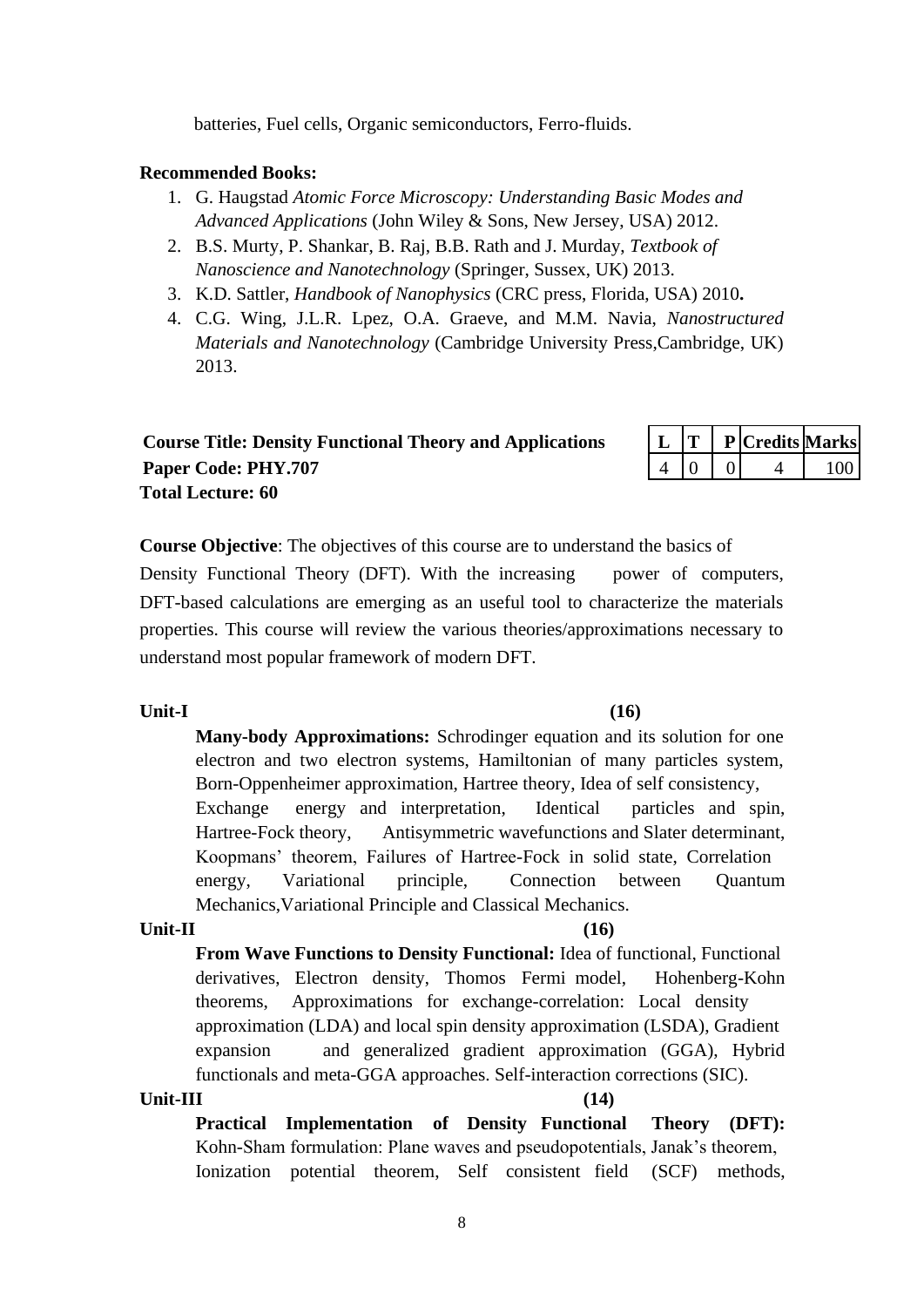Understanding why LDA works, Consequence of discontinuous change in chemical potential for exchange-correlation, Strengths and weaknesses of DFT.

## **Unit-IV (14)**

**Electronic Structure with DFT:** Free electron theory, Band theory of solids, Tight-binding method, Semiconductors, Band structure, Density of states. Interpretation of Kohn-Sham eigenvalues in relation with ionization potential, Fermi surface and band gap. Electronic structure of Graphene

# **Recommended Books:**

- 1. Richard M. Martin, Electronic Structure: Basic Theory and Practical Methods, (Cambridge University Press, 2004)
- 2. Robert G. Parr and Weitao Yang, *Density Functional Theory of Atoms and Molecules*, (Oxford University Press, 1994).
- 3. David S. Sholl and Janice A. Steckel, *Density Functional Theory: A Practical Introduction* (John Wiley and Sons, 2009).
- 4. June Gunn Lee, *Computational Materials Science: An Introduction*, (CRC Press 2011)
- 1. C. Kittel, *Introduction to Solid State Physics* (Wiley India (P) Ltd., New Delhi, India) 2007

| <b>Course Tile: Energetic materials and storage devices</b> |                                           |  | $\mid$ L $\mid$ T $\mid$ P Credits Ma |     |
|-------------------------------------------------------------|-------------------------------------------|--|---------------------------------------|-----|
| <b>Paper Code: 708</b>                                      | $\begin{bmatrix} 4 & 0 & 0 \end{bmatrix}$ |  |                                       | 100 |
| <b>Total Lectures: 60</b>                                   |                                           |  |                                       |     |

**Course Objective**: This course aims to introduce different materials use in development of solar cell starting from importance of material, band engineering in device assembly and its device characterizations.

# **Unit: 1 (15)**

**Materials for energy conversion and storage devices:** Nanomaterials, Mesoporous materials, Biomaterials, Carbon based materials, Best absorbing materials, electron transport materials, hole transport materials, Perovskites and oxides

# **Unit: 2 (15)**

**Material synthesis:** Physicochemical method, Electrochemical method, Spin coating, Dip coating, Sol-gel, Spray pyrolysis, Doctor blade, Hydrothermal, Chemical bath deposition, Chemical vapor deposition, Physical vapor deposition (DC/RF Magnetron sputtering, Electron beam evaporation, LASER ablation etc).

# **Unit: 3 (15)**

**Band engineering:** Electron in a crystal, Intrinsic semiconductor, Extrinsic semiconductor, Alignment of Fermi levels, Drift of electrons in an electric field, Mobility, Drift current, Diffusion current, Generation/Recombination Phenomena,

**Course Tile: Energetic materials and storage devices L T P Credits Marks**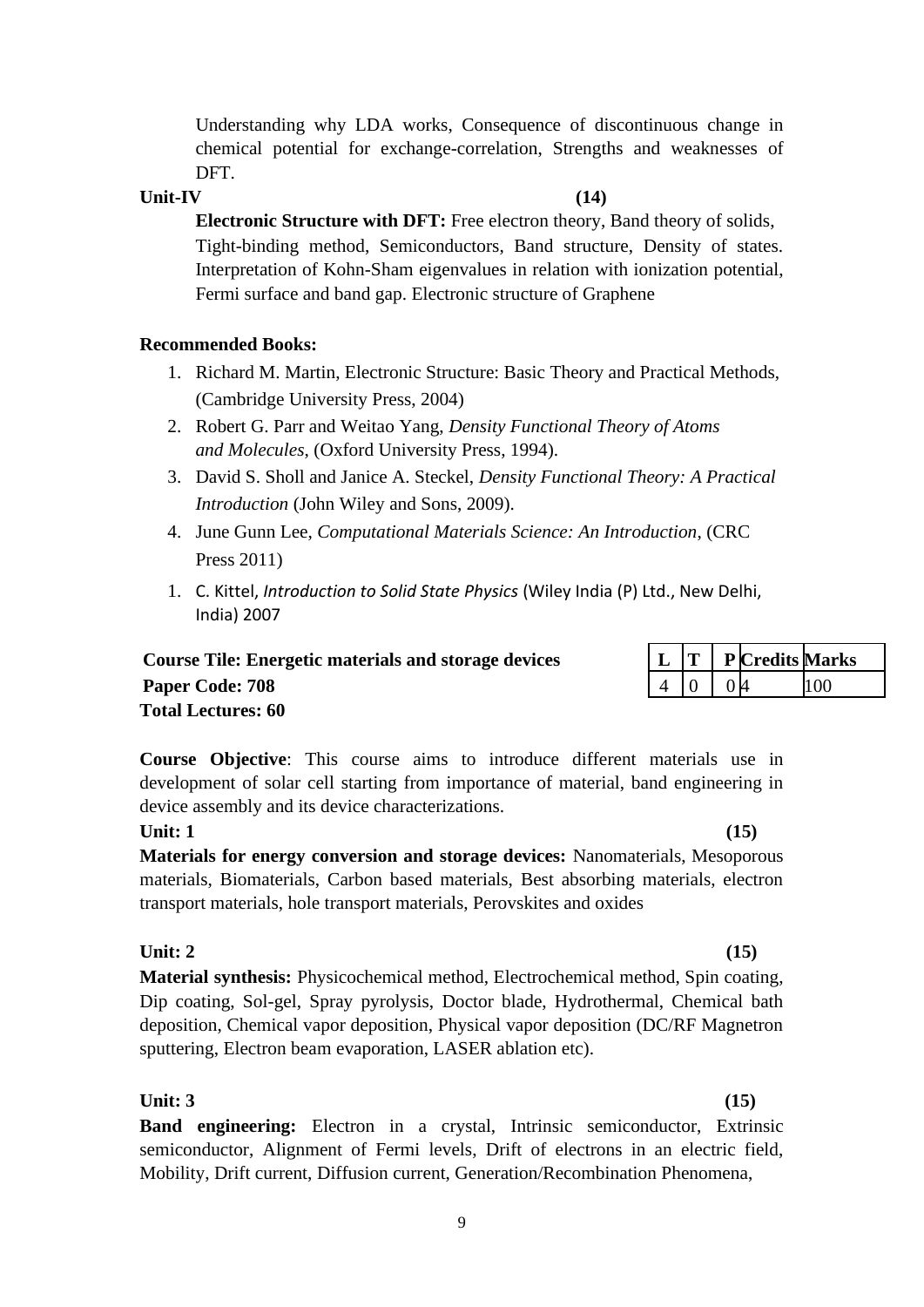10

Origin of bands, Band theory, Models of band engineering, Schottky diode, Ohmic contact

## **Unit: 4 (15)**

**Energy Conversion Devices:** Solid state devices, Solid state mesoscopic solar cells, Silicon based solar cells, Dye sensitized solar cells, Organic solar cells, Dark current measurement, Calculation of efficiency, Supercapacitors, Batteries.

## **References:**

- 1. Nanotechnology: Principles and Practices, Sulabha K. Kulkarni, Springer.
- 2. Textbook of Nanoscience and Nanotechnology, B.S. Murty, P. Shankar, Baldev Raj, B B Rath, James Murday , Springer
- 3. Synthesis, Structure, and Properties of Organic-Inorganic Perovskites and Related Materials, David B. Mitzi, Progress in Inorganic. Chemistry Vol. 48
- 4. Physics of Semiconductor Devices, J P Colinge And C. A. Colinge, Kluwer Academic Publishers.
- 5. Supercapacitors: Materials, Systems, and Applications, Francois B´eguin, Wiley-VCH Verlag GmbH & Co.

| <b>Course Title: Accelerator and Plasma</b> |  | $\mid L \mid T \mid P \mid C$ redits   Marks                          |  |
|---------------------------------------------|--|-----------------------------------------------------------------------|--|
| <b>Paper Code: PHY.709</b>                  |  | $\begin{array}{ c c c c c c } \hline 4 & 0 & 0 & 4 & 100 \end{array}$ |  |
| <b>Total Lectures: 60</b>                   |  |                                                                       |  |

**Course Objective:** The objective of the course on Nuclear and Particle Physics is to teach the students the basic of nuclear properties, nuclear interactions, nuclear decay, nuclear models, detectors, nuclear reactions and elementary particles.

# **Unit: 1 (15)**

**Accelerators:** Motion of charged particles in electric and magnetic fields, axial and radial magnetic field distributions in dipole, quadrupole and hexapole arrangement, Equipotential lines in different electrodes arrangement, Particle trajectory in electric and magnetic field, Electron sources, ion sources, Van de Graaf generator, DC linear accelerator, RF linear accelerator, Cyclotron, Microtone, introduction to advance accelerator (LHC)

# **Unit: 2 (15)**

**Detectors:** Relation detectors Gaseous ionization, ionization and transport phenomena in gases, proportional counters, organic and inorganic scintillators, detection efficiency for various types of radiation, photomultiplier gain, semiconductor detectors, surface barrier detector, Si(Li), Gel(Li) and HPGe detectors.

# **Unit: 3 (15)**

**Plasma:** Introduction to Plasma, Properties of low and high temperature plasma, plasma parameters (electron density, ion density, electron temperature, ion